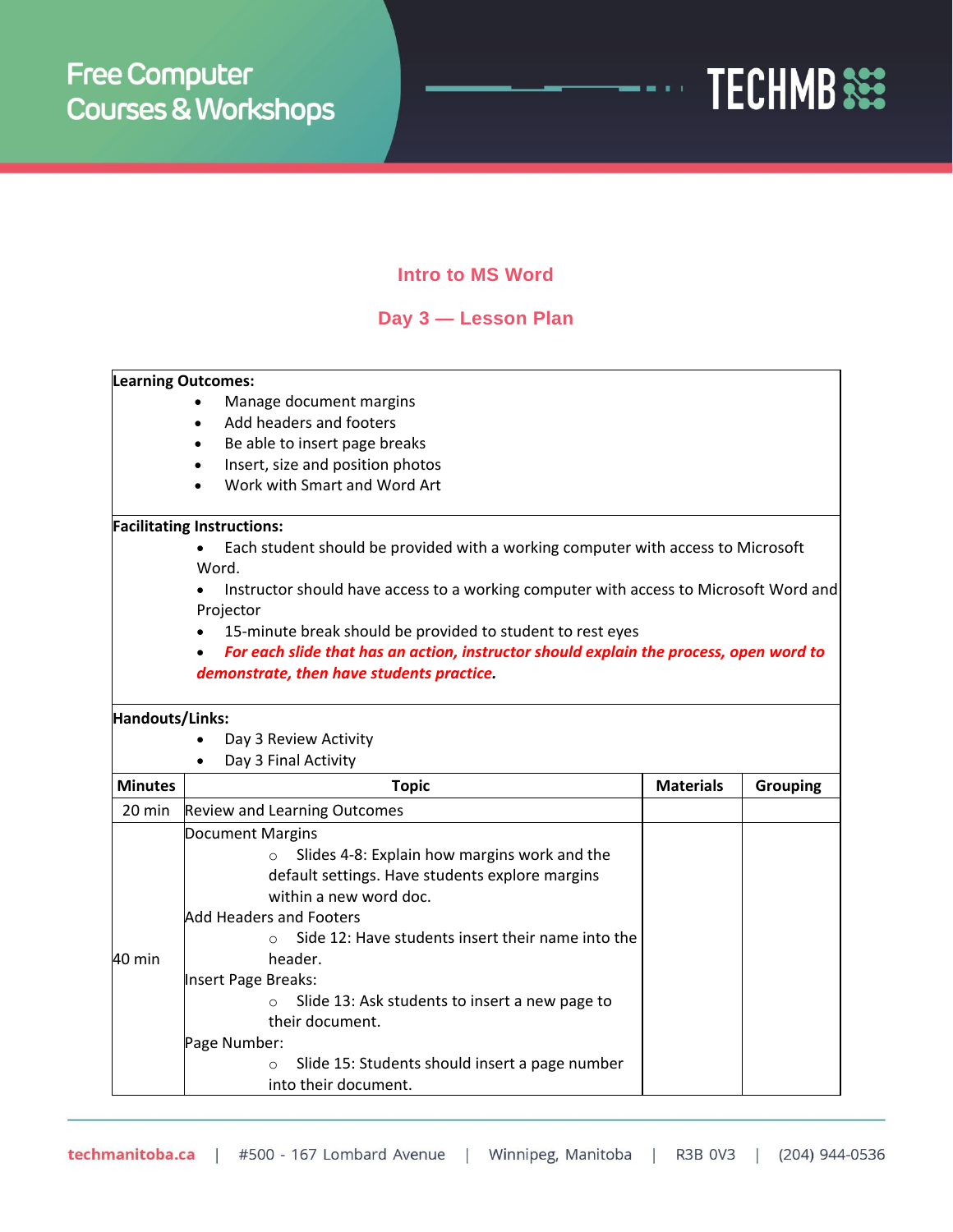

|          | Explain how they can leave the number off the<br>$\circ$     |  |
|----------|--------------------------------------------------------------|--|
|          | first page. Aske students to explain the rationale           |  |
|          | behind this.                                                 |  |
|          | Date and Time:                                               |  |
|          | Slide 16: Have students type in today's date and<br>$\circ$  |  |
|          | ask them to identify what happens.                           |  |
|          | Slide 17: Explain how there are different<br>$\Omega$        |  |
|          | formatting options to inserting the date/time,               |  |
|          | including the update automatically.                          |  |
|          | Graphics                                                     |  |
|          | Slide 20: Have students follow the path<br>$\circ$           |  |
|          | Computer>My Photos in order to insert a photo                |  |
|          | Explain that because they are on public<br>$\circ$           |  |
|          | computers there may not be any phots in the "My              |  |
|          | Photos" folder.                                              |  |
|          | Slide 20: Ask students to insert an online image<br>$\Omega$ |  |
|          | of a school (or photo of their choice) to work with          |  |
|          | over the next few slides.                                    |  |
|          | Ask students to try sizing and cropping<br>$\circ$           |  |
|          | their photo                                                  |  |
| $60$ min | Explain what happens if you don't use the corner<br>$\circ$  |  |
|          | handles to resize an image.                                  |  |
|          | Position a Photo                                             |  |
|          | Slide 26: Ask students to open their saved<br>$\circ$        |  |
|          | document 'Microsoft Word Overview' activity from             |  |
|          | day one. They will need to insert an online image the        |  |
|          | corresponds with Microsoft Word into the                     |  |
|          | document. Once complete, have them position and              |  |
|          |                                                              |  |
|          | reposition the photo throughout the document.                |  |
|          | Slide 27: Have students navigate the wrap text<br>$\circ$    |  |
|          | command.<br>Smart Art & Word Art:                            |  |
| 15 min   |                                                              |  |
|          | Slide 30: Have students create a try to recreate<br>O        |  |
|          | the Smart Art image on the slide. (Relationship              |  |
|          | Category - Converging Radial Design)                         |  |
|          | Slide 32: Ask students to write their name using<br>$\circ$  |  |
|          | Word Art then format to their choice.                        |  |
|          | Printing:                                                    |  |